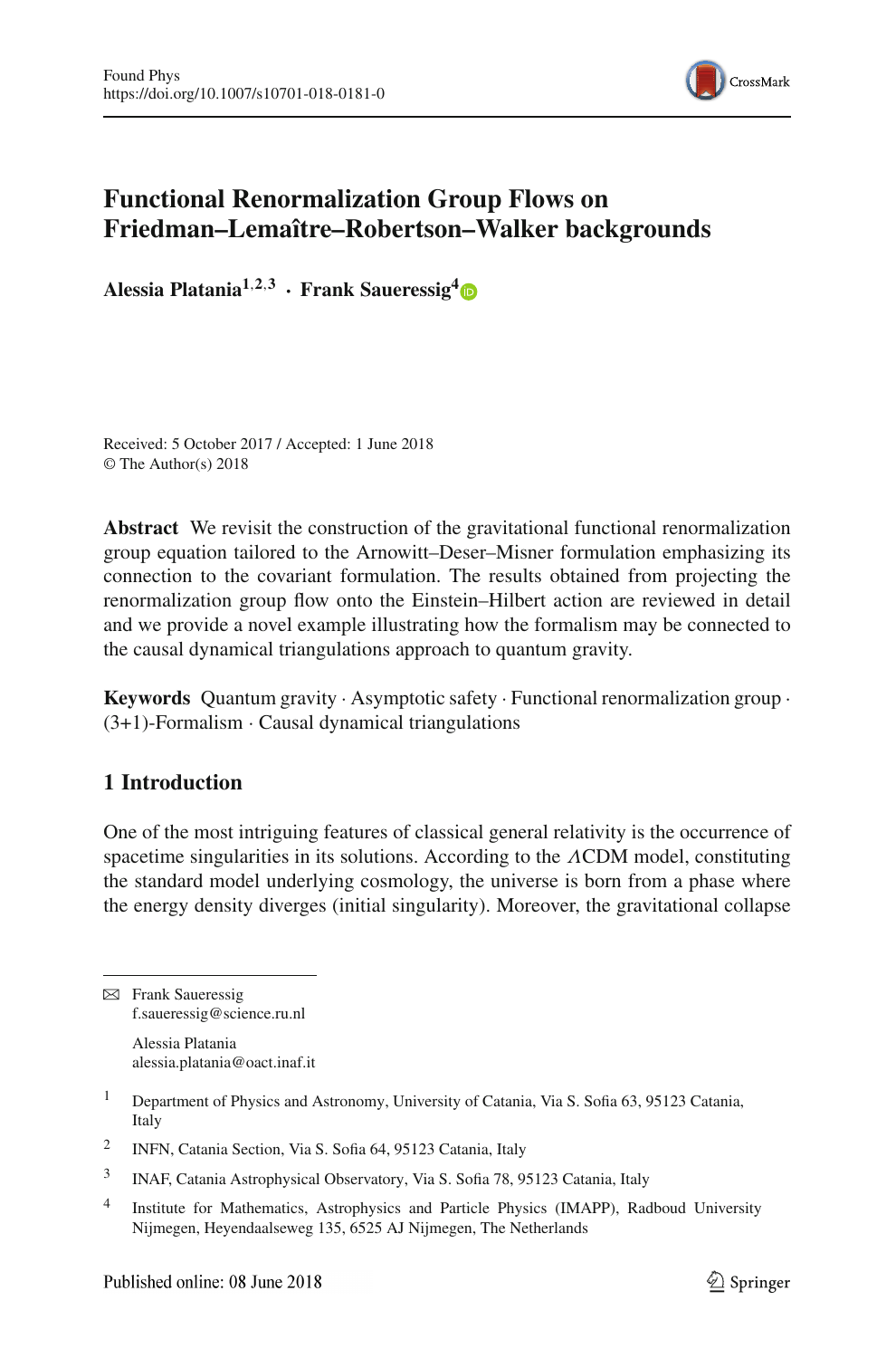of a star may result in the formation of a black hole accommodating a spacetime singularity in its interior. These situations are characterized by energy densities or spacetime curvatures exceeding their Planck values. On this basis it is expected that a description of spacetime in these extreme regions requires a more complete framework which is broadly referred to as quantum gravity.

A very conservative proposal geared towards defining a quantum theory of the gravitational interactions covering all length scales is Asymptotic Safety [\[1](#page-12-0)[–4\]](#page-12-1). This approach stays within the framework of relativistic quantum field theory and builds on Wilson's modern formulation of renormalization. Its key ingredient is an interacting renormalization group (RG) fixed point which controls the gravitational interactions at transplanckian energy scales. The fixed point ensures that the theory does not suffer from unphysical ultraviolet (UV) divergences. Moreover, it may come with a predictive power similar to the one known from perturbatively renormalizable quantum field theories. In this setting general relativity arises dynamically when the RG flow undergoes a crossover from the interacting fixed point (quantum regime) to the free fixed point (classical regime) [\[5](#page-12-2)]. Moreover, the phase diagram accommodates RG trajectories which give rise to the observed values of Newton's coupling and the cosmological constant on macroscopic scales [\[6](#page-12-3)].

Most investigations related to asymptotically safe gravity rely on functional renormalization group methods and encode the gravitational degrees of freedom in fluctuations of the spacetime metric  $g_{\mu\nu}$  (covariant approach). In this proceedings we focus on an alternative setting based on the Arnowitt–Deser–Misner or  $(3 + 1)$ formulation of gravity, see [\[7](#page-12-4)] for a pedagogical introduction. This construction equips spacetime with a foliation structure by welding together spatial slices where the timecoordinate  $\tau$  is constant. This introduces a preferred direction which may be interpreted as an (Euclidean) time direction and provides a causal structure. As a byproduct it gives access to interesting observables comprising, e.g. the expectation value for spatial volumes  $V_3(\tau)$  as a function of time. This facilitates the direct comparison with results obtained from the Causal Dynamical Triangulations program [\[8](#page-12-5)] which evaluates the gravitational partition sum by Monte Carlo methods. Moreover, the close relation of the ADM framework to cosmology allows to address questions related to the very early universe based on first principles.

The proceedings is organized as follows. Sect. [2](#page-1-0) reviews the ADM formalism and the most important elements entering into the construction of the corresponding functional renormalization group equation (FRGE). Approximate solutions of the FRGE based on the Einstein–Hilbert action are discussed in Sect. [3](#page-5-0) and novel results relating the FRGE to the Causal Dynamical Triangulations program are presented in Sect. [4.](#page-9-0) We close by summarizing the status and perspectives of the program in Sect. [5.](#page-11-0)

### <span id="page-1-0"></span>**2 The Functional Renormalization Group in the ADM-Formalism**

In this section we provide the geometrical background underlying the formulation of gravity in the Arnowitt–Deser–Misner (ADM) formalism and highlight the main properties of the resulting functional renormalization group equation (FRGE) for the effective average action.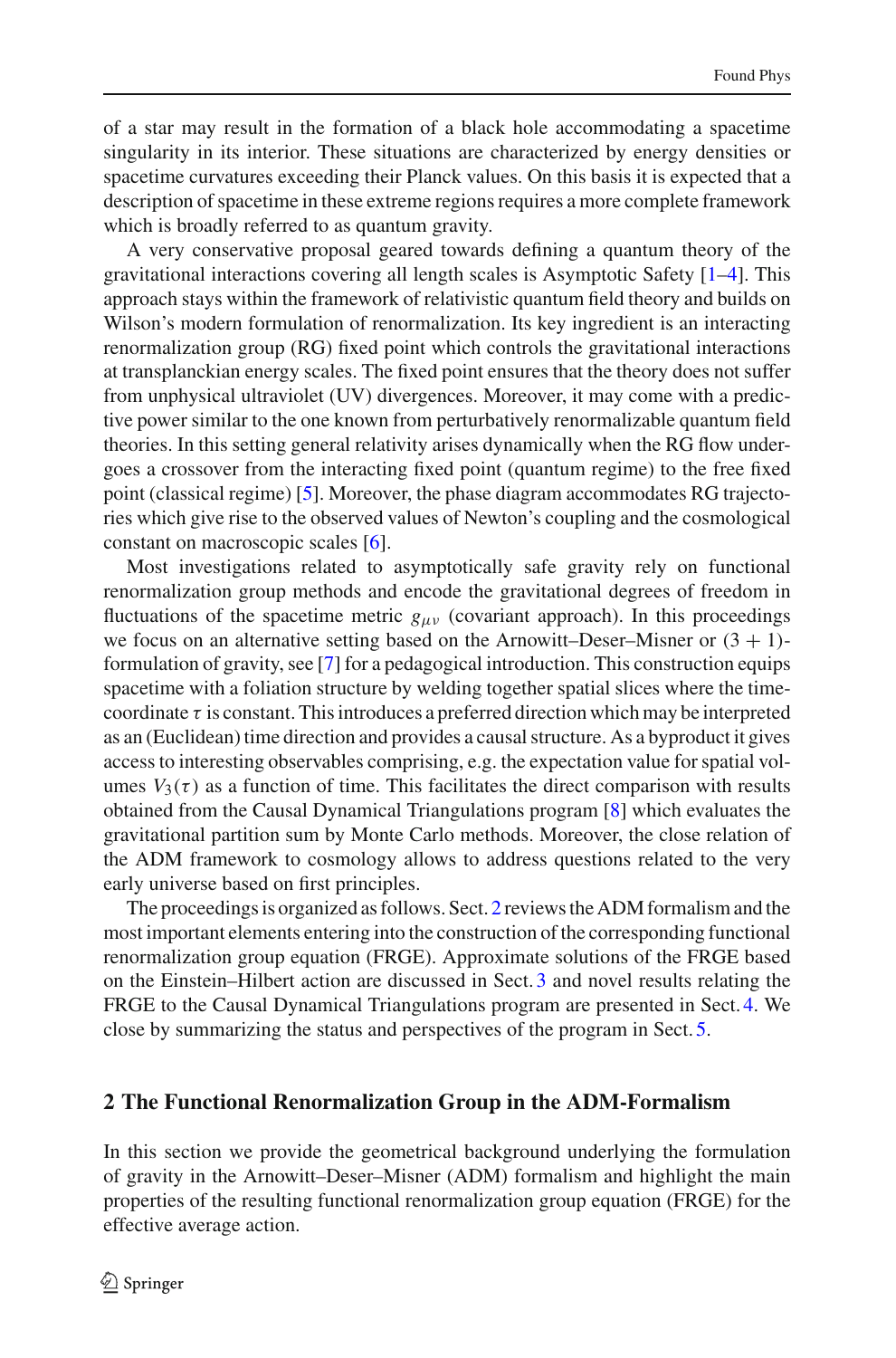#### **2.1 Gravity in the Arnowitt–Deser–Misner Formulation**

The ADM formulation of gravity starts from a *D*-dimensional (Euclidean) spacetime *M* with metric  $g_{\mu\nu}$  carrying coordinates  $x^{\mu}$ . Subsequently, the construction introduces a time-function  $\tau(x)$  which assigns a specific time to each spacetime point. The set of points with the same value of  $\tau(x)$  form *d*-dimensional spatial slices  $\Sigma_{\tau_i} \equiv \{x :$  $\tau(x) = \tau_i$ . The gradient of the time function  $n_\mu \equiv N \partial_\mu \tau(x)$  defines a vector  $n^\mu$ normal to the spatial slices. The lapse function  $N(x)$  ensures that  $g_{\mu\nu}n^{\mu}n^{\nu} = 1$ . One then introduces a new coordinate system  $x^{\mu} \mapsto (\tau, y^{i}), i = 1, ..., d$  where the  $y^i$  provide coordinates on  $\Sigma_{\tau}$ . Defining the vector field  $t^{\mu}$  through the relation  $t^{\mu} \partial_{\mu} \tau = 1$ , the coordinate systems on neighboring spatial slices can be related by requiring that the coordinate  $y^i$  is constant along the integral curves of  $t^{\mu}$ .

The tangent space at a point in  $M$  can then be decomposed into a subspace spanned by vectors tangent to  $\Sigma_{\tau}$  and its complement. The corresponding basis vectors are constructed from the Jacobians

<span id="page-2-0"></span>
$$
t^{\mu} = \left. \frac{\partial x^{\mu}}{\partial \tau} \right|_{y^{i}}, \quad e_{i}^{\mu} = \left. \frac{\partial x^{\mu}}{\partial y^{i}} \right|_{\tau}.
$$
 (1)

The normal vector thus satisfies  $g_{\mu\nu} n^{\mu} e_i^{\nu} = 0$  and the metric induced on the spatial slices is given by

$$
\sigma_{ij}(\tau, y) \equiv e_i^{\mu} e_j^{\nu} g_{\mu\nu}.
$$
 (2)

A priori  $t^{\mu}$  is neither tangent nor normal to the spatial slices. The Jacobians [\(1\)](#page-2-0) imply that its decomposition into components normal and tangent to  $\Sigma$  is given by

<span id="page-2-2"></span>
$$
t^{\mu} = N n^{\mu} + N^{i} e_{i}^{\mu}, \qquad (3)
$$

where  $N^i(\tau, y)$  is called the shift vector. Furthermore, Eq. [\(1\)](#page-2-0) implies that the coordinate one-forms in the two coordinate systems are related by

<span id="page-2-1"></span>
$$
dx^{\mu} = t^{\mu}d\tau + e_i^{\mu}dy^i = Nn^{\mu}d\tau + e_i^{\mu}(dy^i + N^i d\tau). \tag{4}
$$

Combining the relations [\(4\)](#page-2-1) and [\(3\)](#page-2-2) with the normal property of  $n^{\mu}$  and the definition of  $\sigma_{ij}$ , the line-element  $ds^2 = g_{\mu\nu} dx^\mu dx^\nu$  can be recast in terms of the ADM-fields {*N*, *Ni*, σ*i j*}:

<span id="page-2-3"></span>
$$
ds2 = N2 d\tau2 + \sigma_{ij} (dyi + Ni d\tau) (dyj + Nj d\tau).
$$
 (5)

For the components of the metric tensor the decomposition [\(5\)](#page-2-3) implies the following relations

<span id="page-2-4"></span>
$$
g_{\mu\nu} = \begin{pmatrix} N^2 + N_i N^i & N_j \\ N_i & \sigma_{ij} \end{pmatrix}, \quad g^{\mu\nu} = \begin{pmatrix} \frac{1}{N^2} & -\frac{N^j}{N^2} \\ -\frac{N^i}{N^2} & \sigma^{ij} + \frac{N^i N^j}{N^2} \end{pmatrix}
$$
 (6)

where spatial indices *i*, *j* are raised and lowered with  $\sigma_{ij}$ . This entails that the relation between  $g_{\mu\nu}$  and the ADM fields is actually non-linear.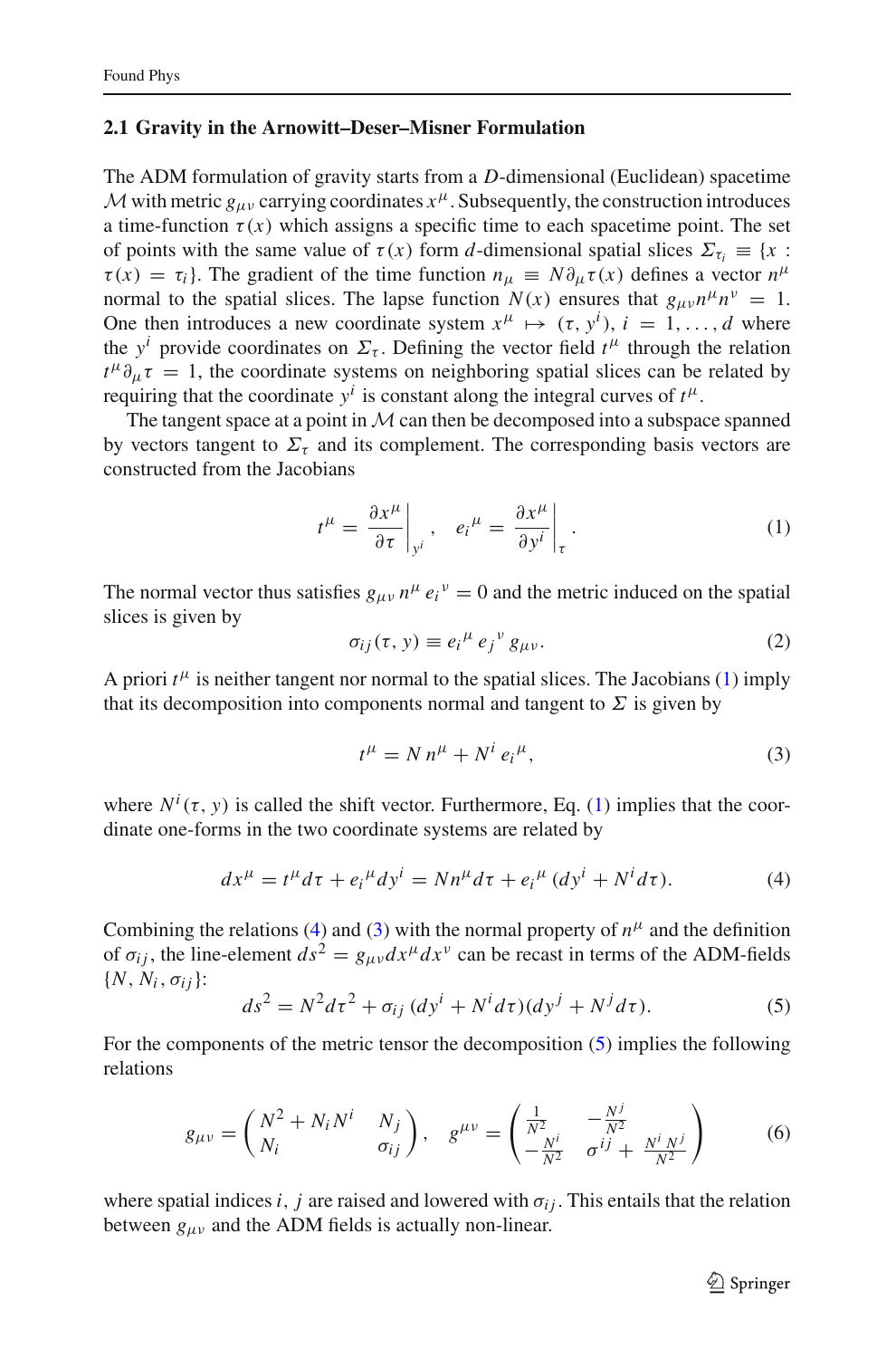An infinitesimal coordinate transformation  $v^{\mu}(\tau, y)$  acting on the metric can be expressed in terms of the Lie derivative  $\mathcal{L}_v$ 

<span id="page-3-0"></span>
$$
\delta \gamma_{\mu\nu} = \mathcal{L}_{\nu} \gamma_{\mu\nu}.
$$
 (7)

Decomposing  $v^{\mu} = (f(\tau, y), \zeta^{i}(\tau, y))$  into its temporal and spatial parts, the transformation [\(7\)](#page-3-0) determines the transformation properties of the component fields under Diff(*M*)

<span id="page-3-1"></span>
$$
\delta N = \partial_{\tau}(fN) + \zeta^{k} \partial_{k} N - NN^{i} \partial_{i} f,
$$
  
\n
$$
\delta N_{i} = \partial_{\tau}(N_{i}f) + \zeta^{k} \partial_{k} N_{i} + N_{k} \partial_{i} \zeta^{k} + \sigma_{ki} \partial_{\tau} \zeta^{k} + N_{k} N^{k} \partial_{i} f + N^{2} \partial_{i} f,
$$
  
\n
$$
\delta \sigma_{ij} = f \partial_{\tau} \sigma_{ij} + \zeta^{k} \partial_{k} \sigma_{ij} + \sigma_{jk} \partial_{i} \zeta^{k} + \sigma_{ik} \partial_{j} \zeta^{k} + N_{j} \partial_{i} f + N_{i} \partial_{j} f.
$$
\n(8)

Thus, at the level of the component fields the action of Diff(*M*) is non-linear. Notably,  $Diff(\mathcal{M})$  contains the subgroup of foliation preserving diffeomorphisms Diff( $\mathcal{M}, \Sigma$ ) where  $f = f(\tau)$  is restricted to be independent of the spatial coordinates. Inspecting [\(8\)](#page-3-1), one observes that the restriction  $f(\tau, y) \to f(\tau)$  eliminates the non-linear terms from the transformation laws so that the component fields transform linearly with respect to this subgroup.

#### **2.2 The Functional Renormalization Group Equation on Foliated Spacetime**

The primary tool for investigating gravitational RG flows at a non-perturbative level is the FRGE for the effective average action  $\Gamma_k$  [\[9](#page-12-6)[–12\]](#page-12-7). In the context of gravity, its construction hinges on the background field formalism which decomposes the physical metric  $g_{\mu\nu}$  into a fixed but arbitrary reference background  $\bar{g}_{\mu\nu}$  and fluctuations  $h_{\mu\nu}$ around this background. Prominent choices for this decomposition are the linear split

<span id="page-3-2"></span>
$$
g_{\mu\nu} = \bar{g}_{\mu\nu} + h_{\mu\nu} \tag{9}
$$

and the exponential split

<span id="page-3-3"></span>
$$
g_{\mu\nu} = \bar{g}_{\mu\alpha} \left[ e^h \right]^\alpha_{\nu} . \tag{10}
$$

The virtue of the background field method is that the quantum theory inherits a symmetry under background field transformations where any field transforms as a tensor of the corresponding rank. At the same time  $\bar{g}_{\mu\nu}$  provides a reference scale which allows to construct a RG scale *k*. It is expected that the two decompositions [\(9\)](#page-3-2) and [\(10\)](#page-3-3) lead to different quantum theories, see [\[13\]](#page-12-8) for an explicit demonstration in two spacetime dimensions. Heuristically, this may be understood as follows. Fixing the background  $\bar{g}_{\mu\nu}$ , the fluctuations in the linear split may change the signature of  $g_{\mu\nu}$ while the exponential split guarantees that both  $g_{\mu\nu}$  and  $\bar{g}_{\mu\nu}$  have the same signature. Thus the set of fluctuations considered in the two settings actually differs. At the level of the path-integral this difference is reflected by different choices for the path-integral measure.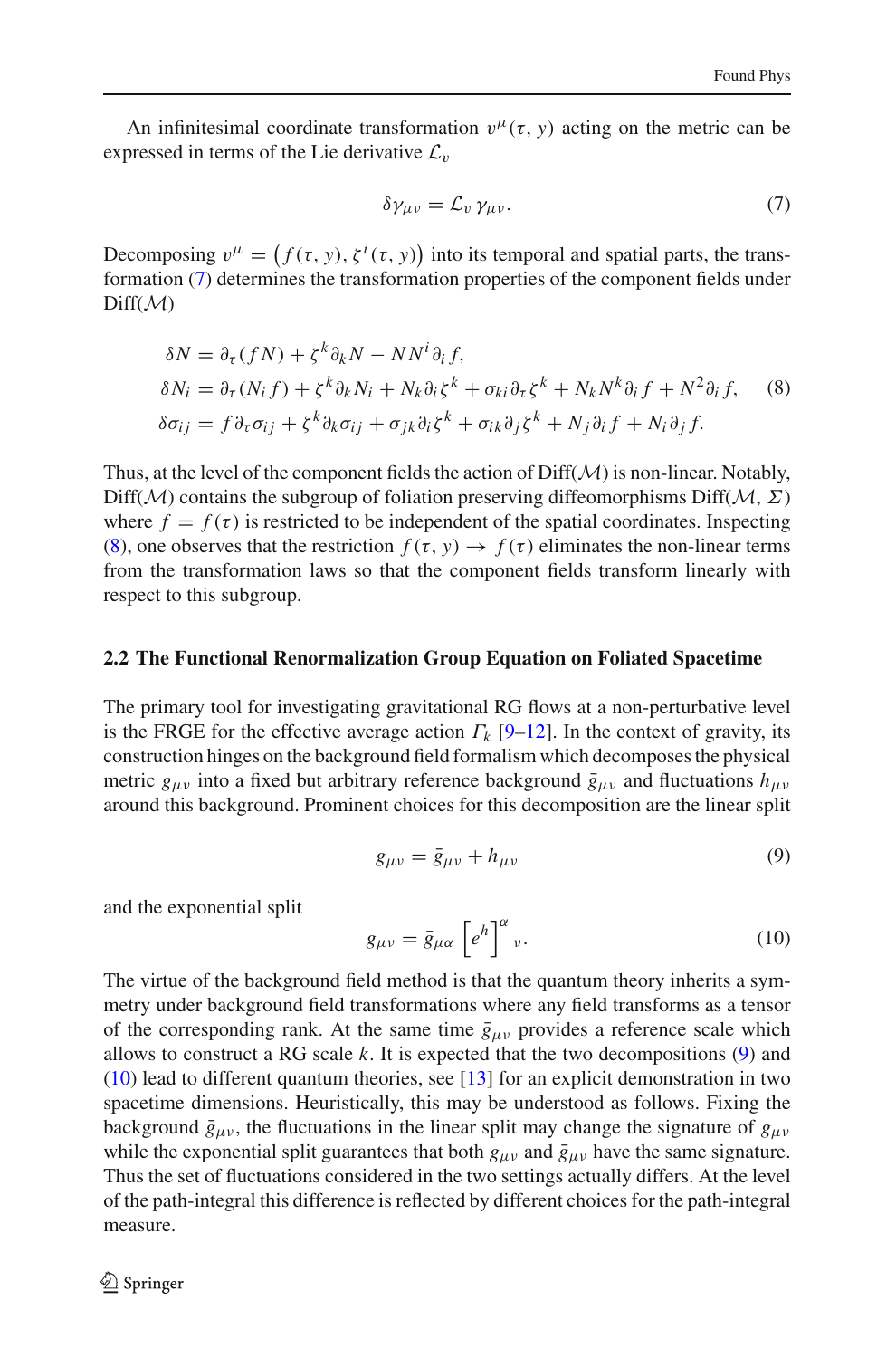In the ADM formalism the gravitational degrees of freedom are carried by  $N$ ,  $N_i$ , and  $\sigma_{ij}$ . Following the background field approach used in the covariant framework, these fields are decomposed into fixed but arbitrary background values (marked with bars) and fluctuations (marked with hats). The linear ADM split then uses

<span id="page-4-0"></span>
$$
N = \overline{N} + \hat{N}, \quad N_i = \overline{N}_i + \hat{N}_i, \quad \sigma_{ij} = \overline{\sigma}_{ij} + \hat{\sigma}_{ij}.
$$
 (11)

For convenience, we denote the collection of physical fields, background fields, and the fluctuations by  $\chi$ ,  $\bar{\chi}$ , and  $\hat{\chi}$ , respectively and set  $\hat{\sigma} \equiv \bar{\sigma}^{ij} \hat{\sigma}_{ij}$ . Similarly to [\(10\)](#page-3-3), the linear split of  $\sigma_{ij}$  can be replaced by  $\sigma_{ij} = \bar{\sigma}_{ik} \left[ e^{\hat{\sigma}} \right]^k j$ , defining the exponential ADM split. The properties of these choices are conveniently discussed by writing the determinant of the spacetime metric in terms of the ADM fields

$$
\det g = N^2 \det \sigma. \tag{12}
$$

Combining this relation with the decomposition [\(11\)](#page-4-0) one concludes that the fluctuations can not change the signature in the (Euclidean) time direction. The exponential ADM split furthermore fixes the signature of the metric on the spatial slices. Thus the exponential ADM split has similar properties as the exponential split in the covariant setting.

When setting up the FRGE in the ADM formalism, it is actually useful that there is a local map relating the fluctuations of the covariant and the ADM formulation. This allows to understand the ADM construction as a particular, background-dependent redefinition of the fluctuation fields. The explicit relation between the two settings is found by starting from the linear split [\(9\)](#page-3-2) and performing an ADM decomposition of both  $g_{\mu\nu}$  and  $\bar{g}_{\mu\nu}$  according to [\(6\)](#page-2-4). The result allows to express the components of  $h_{\mu\nu}$  in terms of  $\hat{N}$ ,  $\hat{N}_i$ , and  $\hat{\sigma}_{ij}$  and their background values

<span id="page-4-1"></span>
$$
h_{00} = 2\overline{N}\hat{N} + \hat{N}^2 + \sigma^{ij}(\overline{N}_i + \hat{N}_i)(\overline{N}_j + \hat{N}_j) - \overline{\sigma}^{ij}\overline{N}_i\overline{N}_j,
$$
  
\n
$$
h_{0i} = \hat{N}_i,
$$
  
\n
$$
h_{ij} = \hat{\sigma}_{ij}.
$$
\n(13)

Note that the resulting map is actually non-linear. Owed to the presence of  $\sigma^{ij}$  in  $h_{00}$ it involves the spatial fluctuations  $\hat{\sigma}_{ij}$  to arbitrary high orders. At the linear level the map  $(13)$  entails

$$
h_{00} \approx 2\bar{N}\hat{N} - \hat{\sigma}^{ij}\bar{N}_i\bar{N}_j + 2\bar{\sigma}^{ij}\hat{N}_i\bar{N}_j, \quad h_{0i} = \hat{N}_i, \quad h_{ij} = \hat{\sigma}_{ij}.
$$
 (14)

The construction of the FRGE for the effective average action  $\Gamma_k$  then proceeds along the same lines as in the covariant case [\[12](#page-12-7)] and gives [\[17](#page-12-9)]

<span id="page-4-2"></span>
$$
\partial_t \varGamma_k[\hat{\chi}; \bar{\chi}] = \frac{1}{2} \operatorname{STr} \left[ \left( \varGamma_k^{(2)} + \mathcal{R}_k \right)^{-1} \partial_t \mathcal{R}_k \right]. \tag{15}
$$

 $\mathcal{L}$  Springer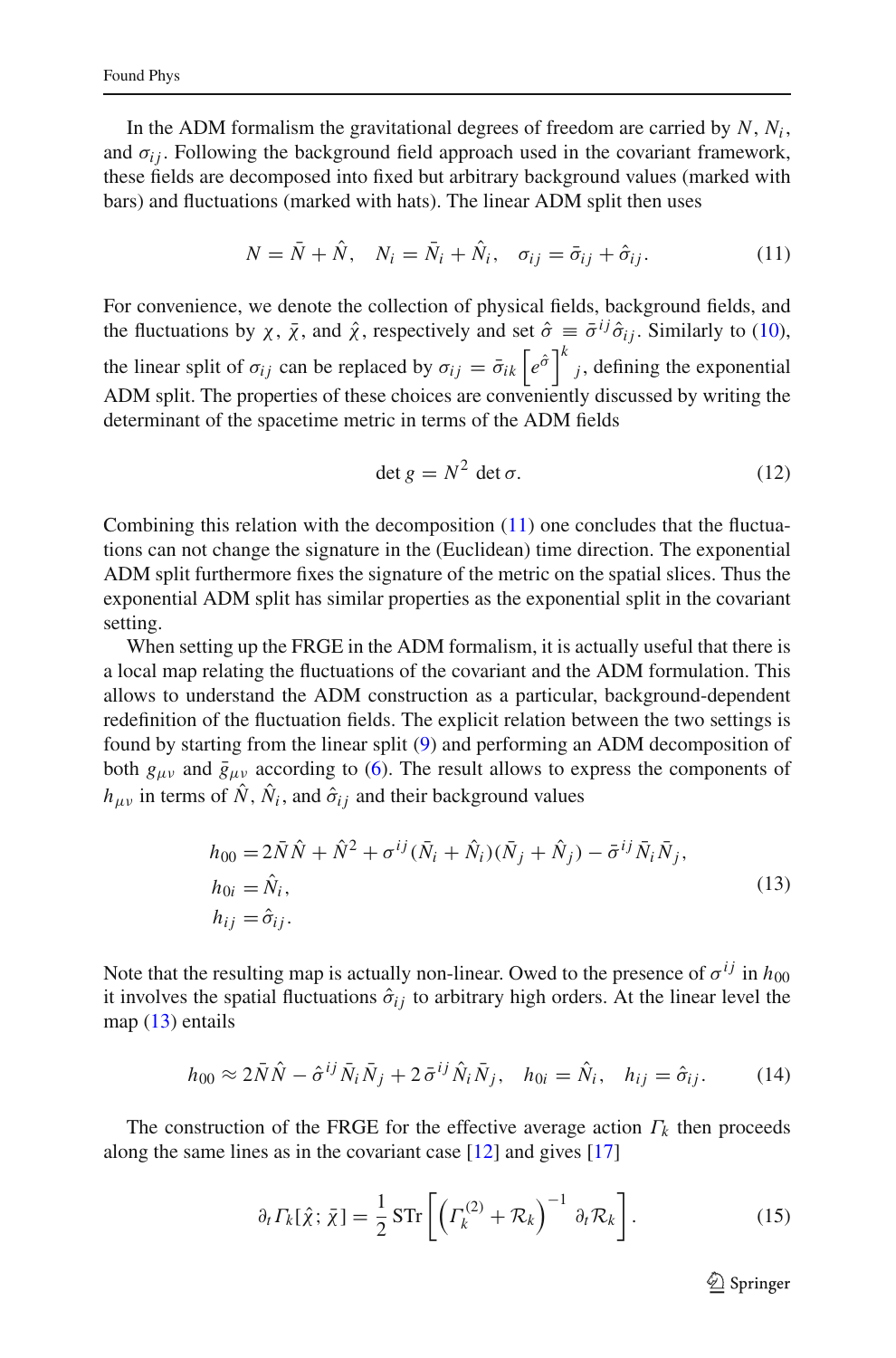Here  $t \equiv \ln(k/k_0)$  denotes the RG time,  $\Gamma_k^{(2)}$  is the second functional derivative of  $\Gamma_k$  with respect to the fluctuation fields  $\hat{\chi}$ , and the STr contains an integral over loop-momenta as well as a sum over component fields. The regulator  $\mathcal{R}_k$  provides a *k*-dependent mass term for fluctuations with momenta  $p^2 \leq k^2$  and vanishes if  $p^2 \gg k^2$ . The interplay of  $\mathcal{R}_k$  appearing in the numerator and denominator ensures that the flow of  $\Gamma_k$  is driven by quantum fluctuations with momentum  $p^2 \approx k^2$ . In this way  $\Gamma_k$  provides a one-parameter family of effective actions encoding the dynamics of a physical system at the scale *k*. In connection with the exponential ADM split the flow Eq. [\(15\)](#page-4-2) provides a complementary tool for probing the spacetime structure seen in Monte Carlo simulations carried out within the CDT program [\[8\]](#page-12-5).

At this stage the following remark is in order. A key ingredient in the construction of the FRGE is the property that the *k*-dependent mass term giving rise to the regulator  $\mathcal{R}_k$  is quadratic in the fluctuation fields. At the same time Eq. [\(8\)](#page-3-1) indicates that the ADM fields transform non-linearly under diffeomorphisms. The FRGE then realizes only the linear part of the symmetry group as a background symmetry. Thus [\(15\)](#page-4-2) is invariant under foliation preserving background transformations only.

#### <span id="page-5-0"></span>**3 Renormalization Group Flows in the Einstein–Hilbert Truncation**

We illustrate the working of the FRGE by approximating the gravitational part of Γ*k* by the Einstein–Hilbert action. In terms of the ADM fields one then has

<span id="page-5-1"></span>
$$
\Gamma_k^{\text{grav}} \simeq \frac{1}{16\pi G_k} \int d\tau d^d y \, N \sqrt{\sigma} \left[ K_{ij} K^{ij} - K^2 - R + 2\Lambda_k \right],\tag{16}
$$

where the extrinsic curvature is defined as

$$
K_{ij} \equiv \frac{1}{2N} \left( \partial_{\tau} \sigma_{ij} - D_i N_j - D_j N_i \right), \quad K \equiv \sigma^{ij} K_{ij}, \tag{17}
$$

and *R* and  $D_i$  are the Ricci scalar and covariant derivative constructed from  $\sigma_{ij}$ . The ansatz comprises two scale-dependent couplings, the cosmological constant  $\Lambda_k$  and Newton's coupling  $G_k$ . The beta functions encoding the scale-dependence of these couplings may be obtained by substituting the ansatz into the FRGE and extracting suitable geometric terms on both sides. Equation  $(16)$  suggests evaluating the flow equation at the background level, i.e. setting  $\hat{\chi} = 0$  after taking the necessary variations. In this case, it then suffices to keep track of terms which are at most quadratic in the fluctuation fields as these are necessary to construct the Hessian  $\Gamma_k^{(2)}$ . By investigating the structure of the resulting equation, it then turns out that the computation can be simplified by using a flat Euclidean FLRW background where

<span id="page-5-2"></span>
$$
\bar{N} = 1, \quad \bar{N}_i = 0, \quad \bar{\sigma}_{ij}(\tau) = a(\tau)^2 \,\delta_{ij}, \quad \bar{D}_i = \partial_i. \tag{18}
$$

At the geometric level this entails the identities

$$
\bar{K}_{ij} = \frac{1}{d}\bar{\sigma}_{ij}\bar{K}, \quad \bar{R} = 0.
$$
\n(19)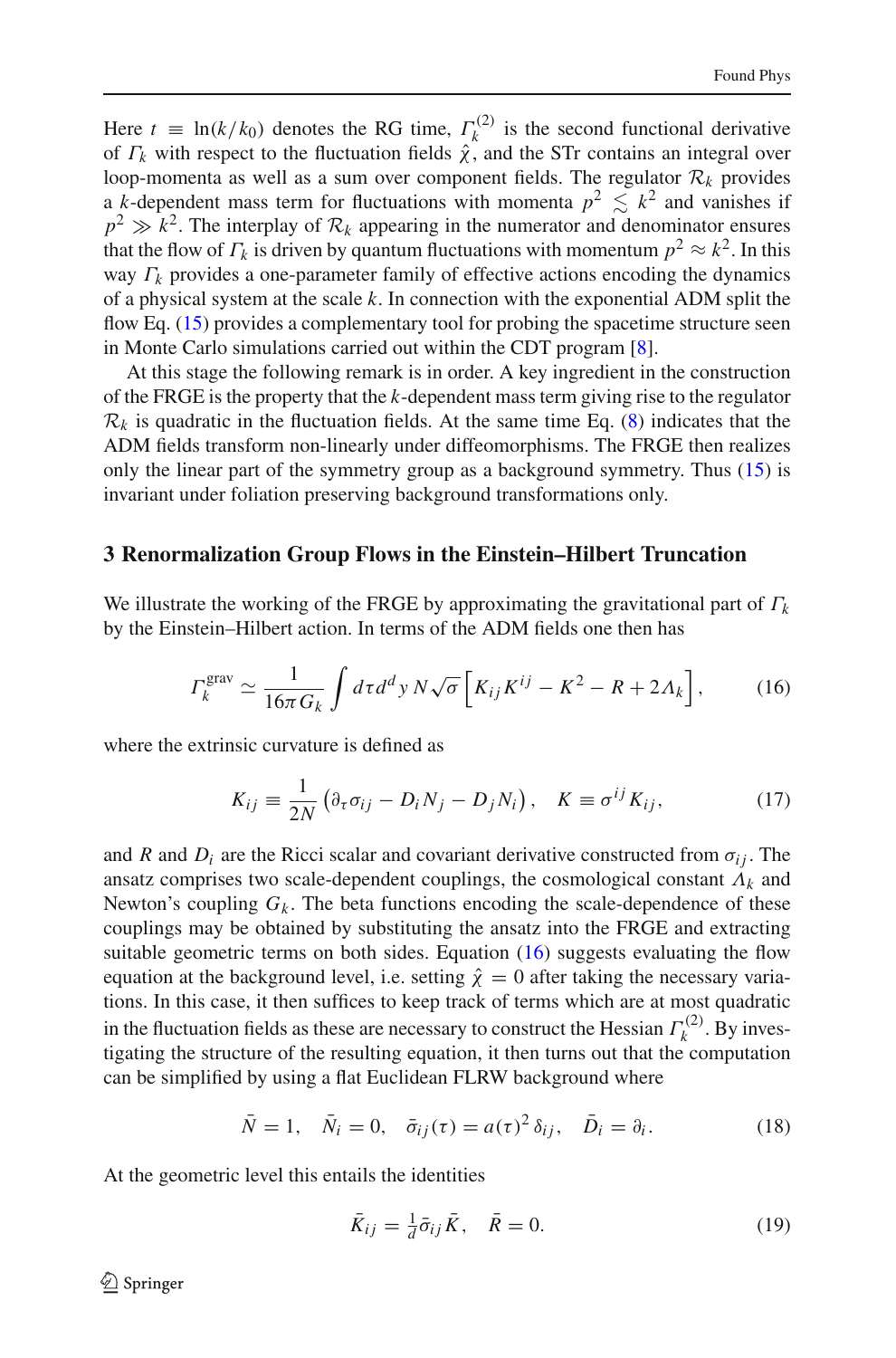The scale-dependence of the cosmological constant and Newton's coupling can be read off from the terms proportional to the background volume and the integrated squared external curvature terms, respectively.

A key obstacle in the actual construction of flows in the ADM formalism results from the lapse N and shift  $N_i$  which enter [\(16\)](#page-5-1) as Lagrange multipliers. At the level of the FRGE, which is based on an off-shell formalism, this leads to a Hessian  $\Gamma_k^{(2)}$  which is degenerate. Imposing proper-time gauge which fixes  $N$  and  $N_i$  to their background values does not resolve this problem. An interesting route for addressing this obstacle efficiently is to start from the background gauge-fixing procedure used in the covariant formulation

$$
\Gamma_k^{\text{gf}} = \frac{1}{32\pi G_k \alpha} \int d^D x \sqrt{\bar{g}} \,\bar{g}^{\mu\nu} F_\mu F_\nu. \tag{20}
$$

Here the one-parameter family of gauge conditions  $F_{\mu}$  are linear in the fluctuation field *h*μν

<span id="page-6-0"></span>
$$
F_{\mu} = \bar{D}^{\nu} h_{\mu\nu} - \beta \,\bar{D}_{\mu} h,\tag{21}
$$

where  $h = \bar{g}^{\mu\nu}h_{\mu\nu}$ , and  $\alpha, \beta$  are free gauge-parameters. The harmonic gauge is obtained by setting  $\alpha = 1$ ,  $\beta = \frac{1}{2}$  while the geometric gauge sets  $\beta = 1/D$  and takes the limit  $\alpha \to 0$ . By construction it is clear that all gauge-fixing terms in this class preserve background diffeomorphism invariance. The analogous gauge conditions in the ADM formalism are obtained by substituting the map [\(13\)](#page-4-1) into Eq. [\(21\)](#page-6-0). At the linear level and for the specific background [\(18\)](#page-5-2) this results in

$$
F = 2\bar{D}_{\tau}\hat{N} + \partial_{i}\hat{N}^{i} - \beta \bar{D}_{\tau}\left(2\hat{N} + \hat{\sigma}\right),
$$
  
\n
$$
F_{i} = \bar{D}_{\tau}\hat{N}_{i} + \partial^{j}\hat{\sigma}_{ij} - \beta \partial_{i}\left(2\hat{N} + \hat{\sigma}\right),
$$
\n(22)

where  $F_{\mu} = (F, F_i)$  has been decomposed in a spatial and time-component. The ghost action for this class of gauge-fixings can then be obtained in a standard way.

At this stage it is instructive to combine the gravitational and gauge-fixing terms and write down the part of the action quadratic in the fluctuation fields on flat space,  $\bar{K} = 0$ . Abbreviating  $\Delta \equiv -\bar{\sigma}^{ij} \partial_i \partial_j$  and setting  $\alpha = 1$  this results in

<span id="page-6-1"></span>
$$
(32\pi G_k) \left(\frac{1}{2} \delta^2 \Gamma_k^{\text{grav}} + \Gamma_k^{\text{gf}}\right) = \int d\tau d^d y \sqrt{\bar{\sigma}} \left\{\frac{1}{2} \hat{\sigma}_{ij} \left[ -\partial_\tau^2 + \Delta - 2\Lambda_k \right] \hat{\sigma}^{ij} \right. \\
\left. + \hat{N}^i \left[ -\partial_\tau^2 + \Delta \right] \hat{N}_i \\
\left. - \frac{1}{2} \hat{\sigma} \left[ (1 - 2\beta^2)(-\partial_\tau^2 + \Delta) - \Lambda_k \right] \hat{\sigma} \right. \\
\left. + 4\hat{N} \left[ (1 - \beta)^2(-\partial_\tau^2) + \beta^2 \Delta \right] \hat{N} \right. \\
\left. - 2\hat{N} \left[ 2\beta(1 - \beta)(-\partial_\tau^2) + (1 - 2\beta^2)\Delta - \Lambda_k \right] \hat{\sigma} \right. \\
\left. - (1 - 2\beta)(2\hat{N} + \hat{\sigma}) \left( \partial_i \partial_j \hat{\sigma}^{ij} + 2\partial_\tau \partial_i \hat{N}^i \right) \right\}.
$$
\n(23)

 $\mathcal{L}$  Springer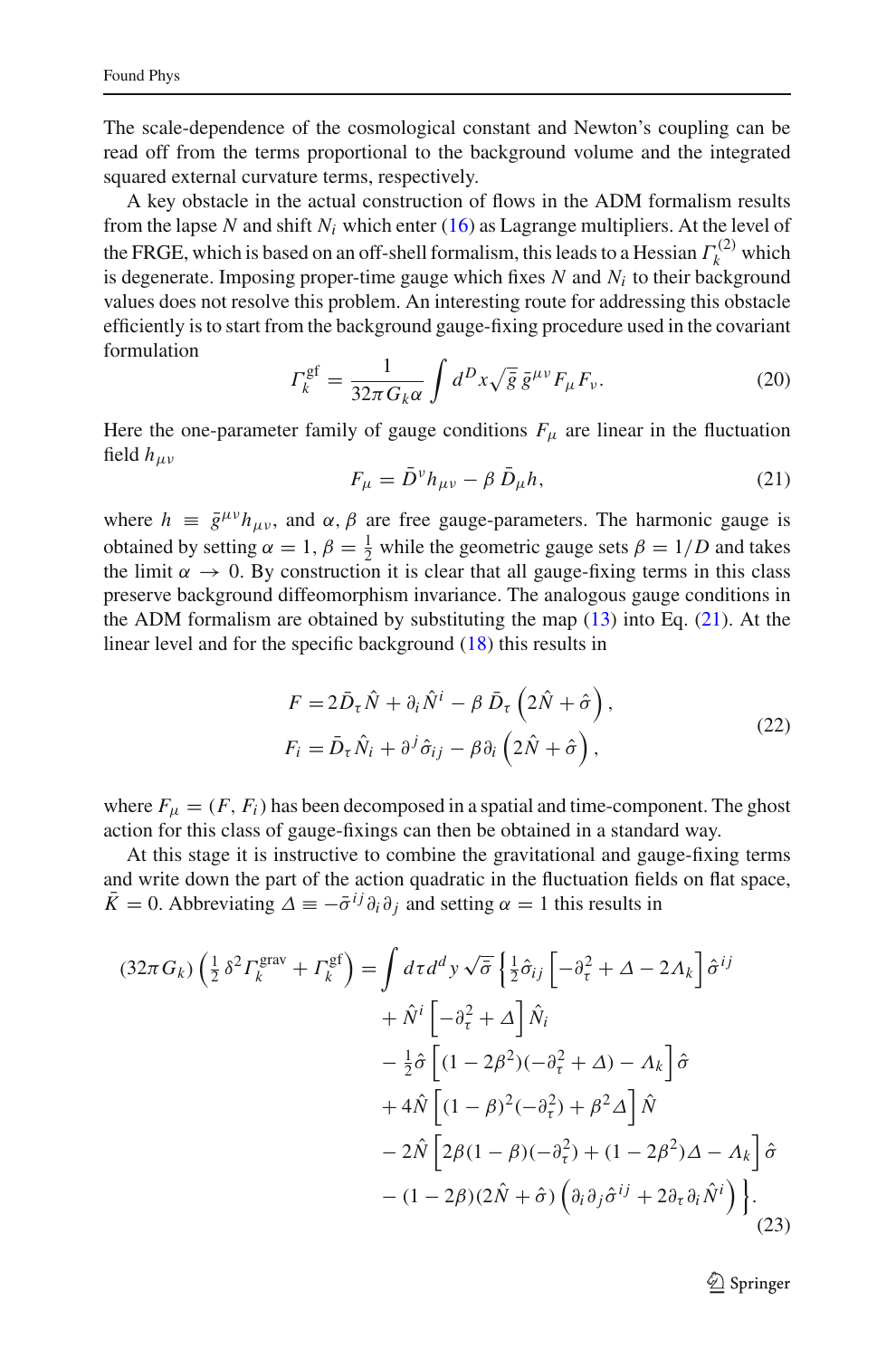This shows that there is a *unique gauge choice*, corresponding to harmonic gauge  $\beta = 1/2$ , where all derivatives combine into the *D*-dimensional Laplacian on flat space  $-\partial_{\tau}^{2} + \Delta^{1}$  $-\partial_{\tau}^{2} + \Delta^{1}$  $-\partial_{\tau}^{2} + \Delta^{1}$  At the same time, the result demonstrates that there is no (local) gauge choice which preserves background diffeomorphism invariance and just provides a partial gauge-fixing for the lapse  $\hat{N}$ .

The connection of  $(23)$  to cosmology is made by an additional field decomposition

<span id="page-7-2"></span>
$$
\hat{N}_i = u_i + \partial_i \frac{1}{\sqrt{\Delta}} B, \n\hat{\sigma}_{ij} = h_{ij} - (\bar{\sigma}_{ij} + \partial_i \partial_j \frac{1}{\Delta}) \psi + \partial_i \partial_j \frac{1}{\Delta} E + \partial_i \frac{1}{\sqrt{\Delta}} v_j + \partial_j \frac{1}{\sqrt{\Delta}} v_i,
$$
\n(24)

where the component fields are subject to the constraints

$$
\partial^i u_i = 0, \quad \partial^i h_{ij} = 0, \quad \bar{\sigma}^{ij} h_{ij} = 0, \quad \partial^i v_i = 0, \quad \hat{\sigma} \equiv \bar{\sigma}^{ij} \hat{\sigma}_{ij}.
$$
 (25)

In this way the FRGE on a FLRW background may directly be formulated in terms of the fields commonly used in cosmic perturbation theory.

The beta functions governing the scale-dependence of  $G_k$  and  $\Lambda_k$  are then obtained by restoring the extrinsic curvature terms in  $(23)$  and evaluating the resulting operator traces via standard heat-kernel techniques. The result has been obtained in [\[15](#page-12-10)] and is conveniently expressed in terms of the dimensionless couplings  $\lambda_k \equiv \Lambda_k k^{-2}$  and  $g_k = G_k k^{D-2}$ . Restricting to  $D = 3 + 1$  dimensions it reads

<span id="page-7-1"></span>
$$
\partial_t \lambda_k = \beta_\lambda(g, \lambda), \quad \partial_t g_k = (2 + \eta_N) g,\tag{26}
$$

where

$$
\beta_{\lambda} = (\eta_N - 2) \lambda - \frac{g}{24\pi} \left( 30 + 3\eta_N - \frac{36 - 6\eta_N}{1 - 2\lambda} - \frac{12 - 2\eta_N}{2 - 3\lambda} \right),\tag{27}
$$

and

$$
\eta_N = \frac{g B_1(\lambda)}{1 - g B_2(\lambda)}.\tag{28}
$$

The functions  $B_1$  and  $B_2$  depend on  $\lambda$  only and read

$$
B_1(\lambda) = \frac{1}{72\pi} \left( -328 + \frac{156}{1 - 2\lambda} + \frac{24}{2 - 3\lambda} - \frac{132}{(1 - 2\lambda)^2} + \frac{309}{(2 - 3\lambda)^2} \right),
$$
  
\n
$$
B_2(\lambda) = -\frac{1}{144\pi} \left( 4 + \frac{78}{1 - 2\lambda} + \frac{12}{2 - 3\lambda} - \frac{44}{(1 - 2\lambda)^2} + \frac{103}{(2 - 3\lambda)^2} \right).
$$
\n(29)

In the context of Asymptotic Safety, the most important feature of the beta functions are their fixed points where, by definition, the beta functions vanish simultaneously. In the present case, this entails  $\beta_{\lambda}(g_*, \lambda_*) = 0$ ,  $\beta_{\varrho}(g_*, \lambda_*) = 0$ . In the vicinity of a fixed point the properties of the RG flow can be studied by linearizing the beta functions.

<span id="page-7-0"></span><sup>&</sup>lt;sup>1</sup> Other interesting gauge-choices are of Landau-type sending  $\alpha \to 0$ . Moreover, taking the limit  $\beta \to \pm \infty$ will gauge-fix the combination  $(2\hat{N}+\hat{\sigma})$  sharply. For an instructive discussion at the level of the covariant theory see  $[20, 21]$  $[20, 21]$  $[20, 21]$  $[20, 21]$ .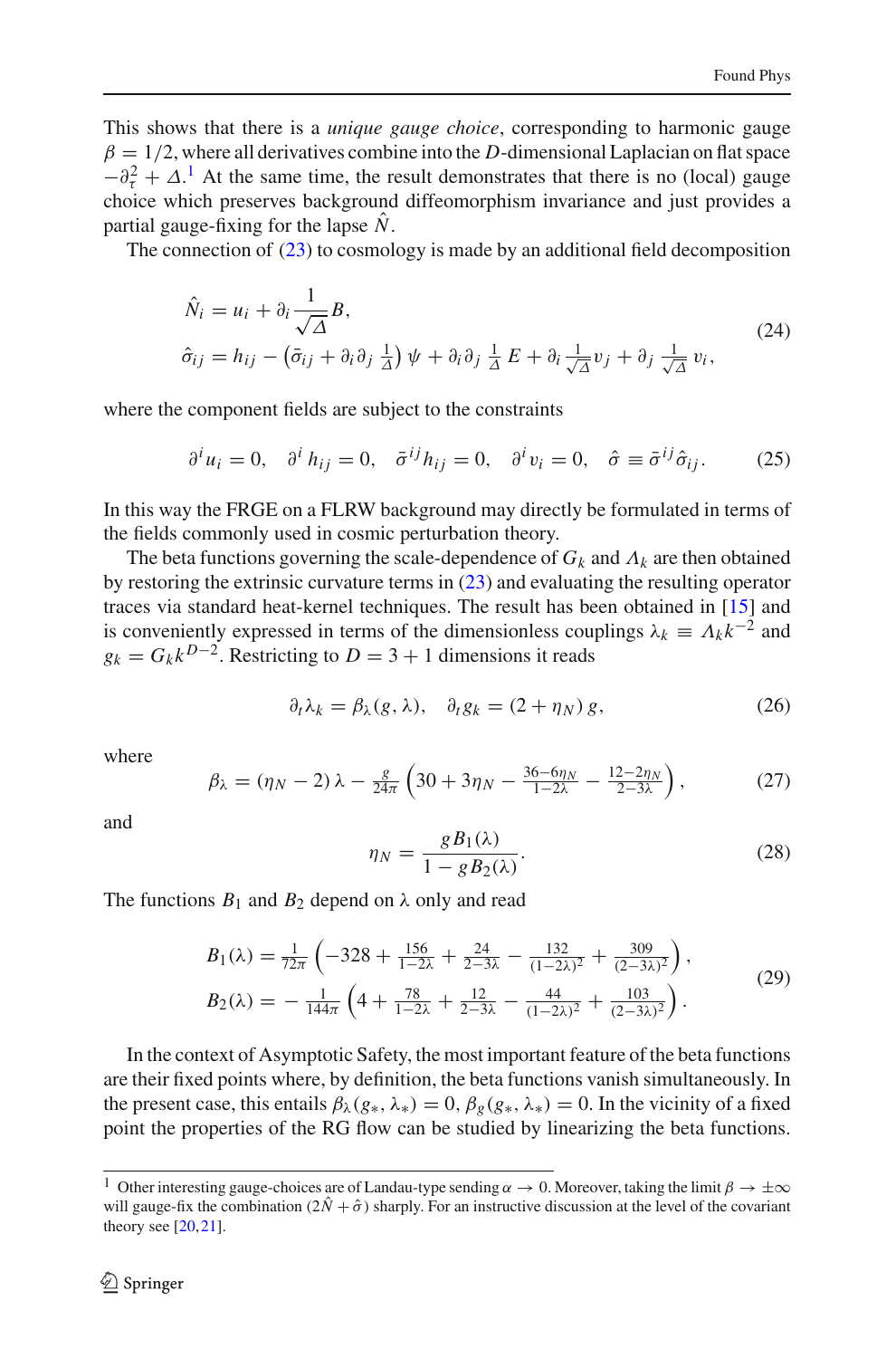The linearized flow is then determined by the stability matrix  $\mathbf{B}_{ij} \equiv \frac{\partial \beta_{g_i}}{\partial g_j} \Big|_{g=g_*}$ . Defining the stability coefficients  $\theta_i$  as minus the eigenvalues of  $\mathbf{B}_{ij}$ , eigendirections with  $\text{Re}(\theta_i) > 0$  attract the flow as  $k \to \infty$  while  $\text{Re}(\theta_i) < 0$  implies that the corresponding eigendirection is UV-repulsive.

Restricting to the physically interesting region with positive Newton's coupling,  $g > 0$ , the system [\(26\)](#page-7-1) gives rise to two fixed points. The Gaussian fixed point (GFP) is located at the origin,  $(\lambda_*, g_*) = (0, 0)$ , and its stability coefficients are determined by the classical mass dimension of the couplings. In addition there is a non-Gaussian fixed point (NGFP) situated at

<span id="page-8-0"></span>
$$
g_* = 0.785, \quad \lambda_* = 0.315, \quad g_* \lambda_* = 0.248. \tag{30}
$$

The NGFP comes with a complex pair of critical exponents,

<span id="page-8-2"></span>
$$
\theta_{1,2} = 0.503 \pm 5.377i,\tag{31}
$$

indicating that it acts as a spiraling UV attractor for the RG trajectories in its vicinity. This is the same characteristic behavior of the NGFP found when evaluating the RG flow on foliated spacetimes using the Matsubara formalism [\[16](#page-12-13),[17\]](#page-12-9), and a vast range of studies building on the covariant formalism, see [\[14](#page-12-14)] for a detailed comparison. The relations [\(30\)](#page-8-0) entail that the dimensionful couplings at the fixed point scale according to

<span id="page-8-3"></span>
$$
G_k = \frac{g_*}{k^2}, \quad \Lambda_k = \lambda_* k^2. \tag{32}
$$

The full phase diagram, shown in Fig. [1,](#page-8-1) is obtained by integrating the system  $(26)$ numerically. In the physical region the structure of the flow is determined by three



<span id="page-8-1"></span>**Fig. 1** Phase diagram obtained from integrating the beta functions [\(26\)](#page-7-1) numerically. The flow is governed by the interplay of the NGFP (labeled A) and the GFP (labeled O). The red line indicates a singular line of the flow where  $\eta_N$  diverges. Arrows point towards lower values of *k* (From [\[15](#page-12-10)]) (Color figure online)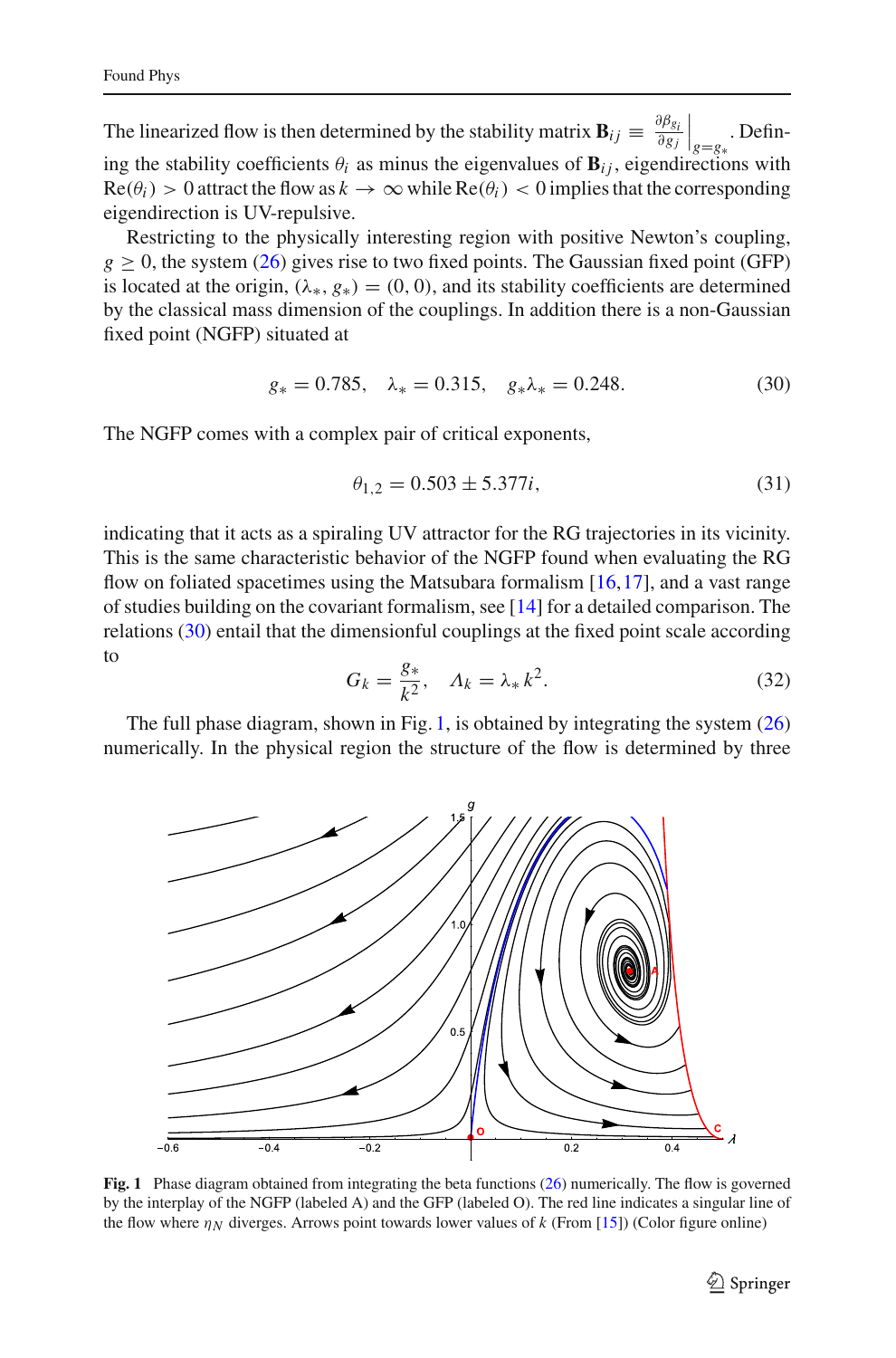features: a singular line associated with a divergence of the anomalous dimension  $\eta_N$ (red line) bounds the region to the right. The flow to the left of this line is governed by the interplay of the NGFP (marked by A) and the GFP (marked by O). Flows in the vicinity of O are characterized by  $g_k \ll 1$  and exhibit classical properties in the sense that the dimensionful couplings  $G_k$  and  $\Lambda_k$  are (approximately) *k*-independent in this regime. Depending on whether the trajectories flow to the left (right) of the blue separation line the value of  $\Lambda_k$  in this classical regime is negative (positive). In [\[5](#page-12-2)] these classes of solutions have been termed Type Ia and IIIa, respectively. The single trajectory ending at the GFP gives rise to a vanishing infrared value of the cosmological constant and is referred to as Type IIa. The diagram also illustrates that the NGFP has the appropriate features for providing the high-energy completion of the RG trajectories leaving the classical regime. A rather peculiar feature of the flow results from the interplay between the specific value of the critical exponents [\(31\)](#page-8-2) and the vicinity of the fixed point to the singular line. In this particular configuration the singular line cuts through the RG trajectories undergoing a crossover from the NGFP to the classical regime. Since this feature is absent in the companion studies on foliated backgrounds [\[14](#page-12-14)[,19](#page-12-15)] and in the covariant computation [\[5\]](#page-12-2) we expect that this behavior will not persist in a refined approximation.

#### <span id="page-9-0"></span>**4 Self-consistent Classical Backgrounds**

A primary motivation for considering the FRGE in the presence of a foliation structure is its close relation to the Causal Dynamical Triangulations (CDT) program [\[8](#page-12-5)]. The latter regularizes the gravitational partition sum by introducing piecewise linear building blocks and evaluates the resulting expression using Monte Carlo methods. The presence of a causal structure is thereby essential for obtaining structures resembling a macroscopic spacetime from these elementary building blocks [\[22](#page-12-16),[23\]](#page-12-17). Since the simulations are capable of tracking a finite number of building blocks only, CDT geometries have periodic boundary conditions in the time direction and are necessarily compact. Their topology is fixed to either  $S^1 \times S^3$  or  $S^1 \times T^3$  where  $T^3$  denotes the flat three-torus.

A quantity that lends itself to a direct comparison in the FRG and CDT approach is the profile of the physical volumes  $V_3(\tau)$  as a function of Euclidean time  $\tau$ . From the FRGE perspective, this information can be obtained by solving the equations of motion arising from by the effective average action  $\Gamma_k$ . Utilizing that the ansatz [\(16\)](#page-5-1) is actually the Einstein–Hilbert action the equations determining the self-consistent backgrounds are Einstein's equations in the presence of a cosmological constant

<span id="page-9-2"></span>
$$
\frac{\delta \Gamma_k[\hat{\chi}; \bar{\chi}]}{\delta \hat{\chi}}\Big|_{\hat{\chi}=0} = 0 \iff R_{\mu\nu} - \frac{1}{2}g_{\mu\nu}R + g_{\mu\nu}\Lambda_k = 0. \tag{33}
$$

We first focus on the solutions of this equation for RG trajectories of Type IIIa where  $\Lambda_k > 0$  throughout. In this case, the solutions are given by four-spheres

<span id="page-9-1"></span>
$$
ds^{2} = r^{2} d\tau^{2} + r^{2} \sin^{2}(\tau) \left( d\psi^{2} + \sin^{2} \psi d\theta^{2} + \sin^{2} \psi \sin^{2} \theta d\phi^{2} \right),
$$
 (34)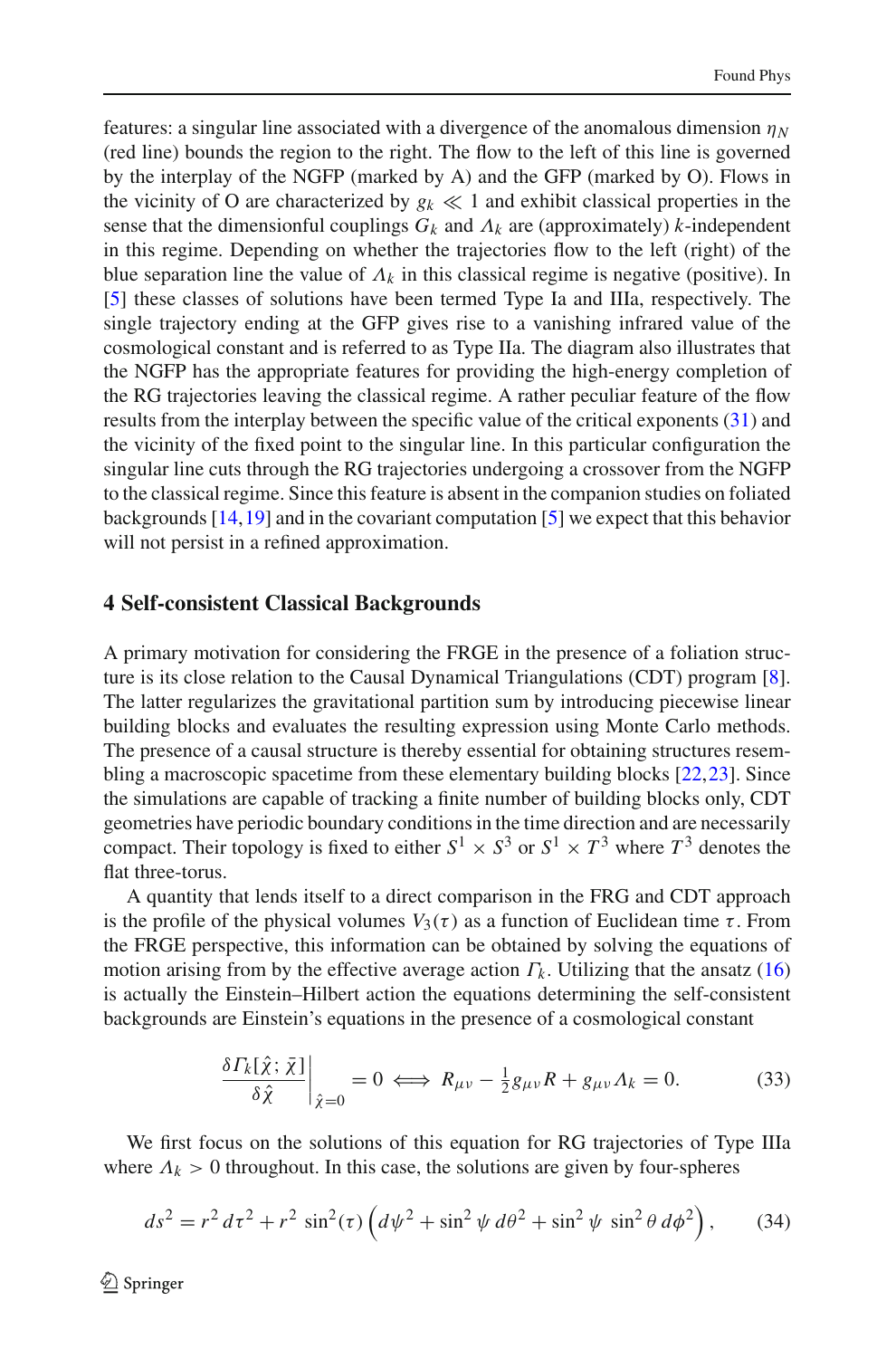

<span id="page-10-0"></span>**Fig. 2** Volume profiles obtained from solving the self-consistency relations arising from the effective average action (left) and CDT simulations [\[24](#page-12-18)[–26](#page-13-0)] (right). The CDT results are obtained from simulations using topologies  $S^1 \times T^3$  (red line) and  $S^1 \times S^3$  (blue line) and show the expectation value  $\langle n_t \rangle$  of the number of simplices found in a spatial slice. Their FRGE-counterparts result from evaluating the flow along trajectories of Type IIa (red line) and Type IIIa (blue line), respectively (Color figure online)

with radius  $r^2 = \frac{3}{4k}$ . The time variable  $\tau$  associated with the foliation takes values  $\tau \in [0, \pi]$ , mimicking the periodic boundary conditions encountered in the CDT framework. The profile for the spatial volumes  $V_3(\tau)$  is obtained by integrating [\(34\)](#page-9-1) on the compact slices where  $\tau$  is constant

Type IIIa: 
$$
V_3(\tau) = 2\pi^2 \left(\frac{3}{\Lambda_k}\right)^{3/2} \sin^3(\tau).
$$
 (35)

Thus  $V_3(\tau)$  possesses the sin<sup>3</sup>( $\tau$ )-profile characteristic for Euclidean de Sitter space. In the classical regime, where  $\Lambda_k \simeq \Lambda_0$  is independent of *k*,  $V_3(\tau)$  inherits this *k*independence. The volume is then set by  $\Lambda_0$  and can be used to identify the underlying RG trajectory. Typical volume profiles obtained as a self-consistent solution of the effective average action in the classical regime and from the CDT program are shown as blue curves in Fig. [2,](#page-10-0) showing striking agreement. In the NGFP regime the scaling relations [\(32\)](#page-8-3) imply that  $V_3(\tau) \propto k^{-3}$  vanishes as  $k \to \infty$ . This characteristic scaling behavior may be useful to identify the NGFP in CDT simulations.

The RG trajectory of Type IIa, connecting the NGFP to the GFP, plays a special role in the phase diagram shown in Fig. [1.](#page-8-1) In this case the value of the cosmological constant vanishes in the infrared,  $\Lambda_0 = 0$ . The self-consistent (compact) solutions of [\(33\)](#page-9-2) then have the topology  $S^1 \times T^3$  and the spatial slices are given by three-tori with arbitrary, time-independent volume  $V_3(\tau) = V_3$ . This solution together with the volume profiles measured on CDT configurations with topology  $S^1 \times T^3$  are shown as the red curves in Fig. [2.](#page-10-0) While in CDT the total volume of the configuration is fixed by the number of simplices the value  $V_3$  determined from the effective average action is a free parameter which can be adjusted to match the CDT result. Following up on the comparison of spectral dimensions [\[27\]](#page-13-1), the matching of the long-distance properties arising from the microscopic quantum descriptions of spacetime constitutes the next promising step in connecting the FRG and CDT frameworks in a systematic way.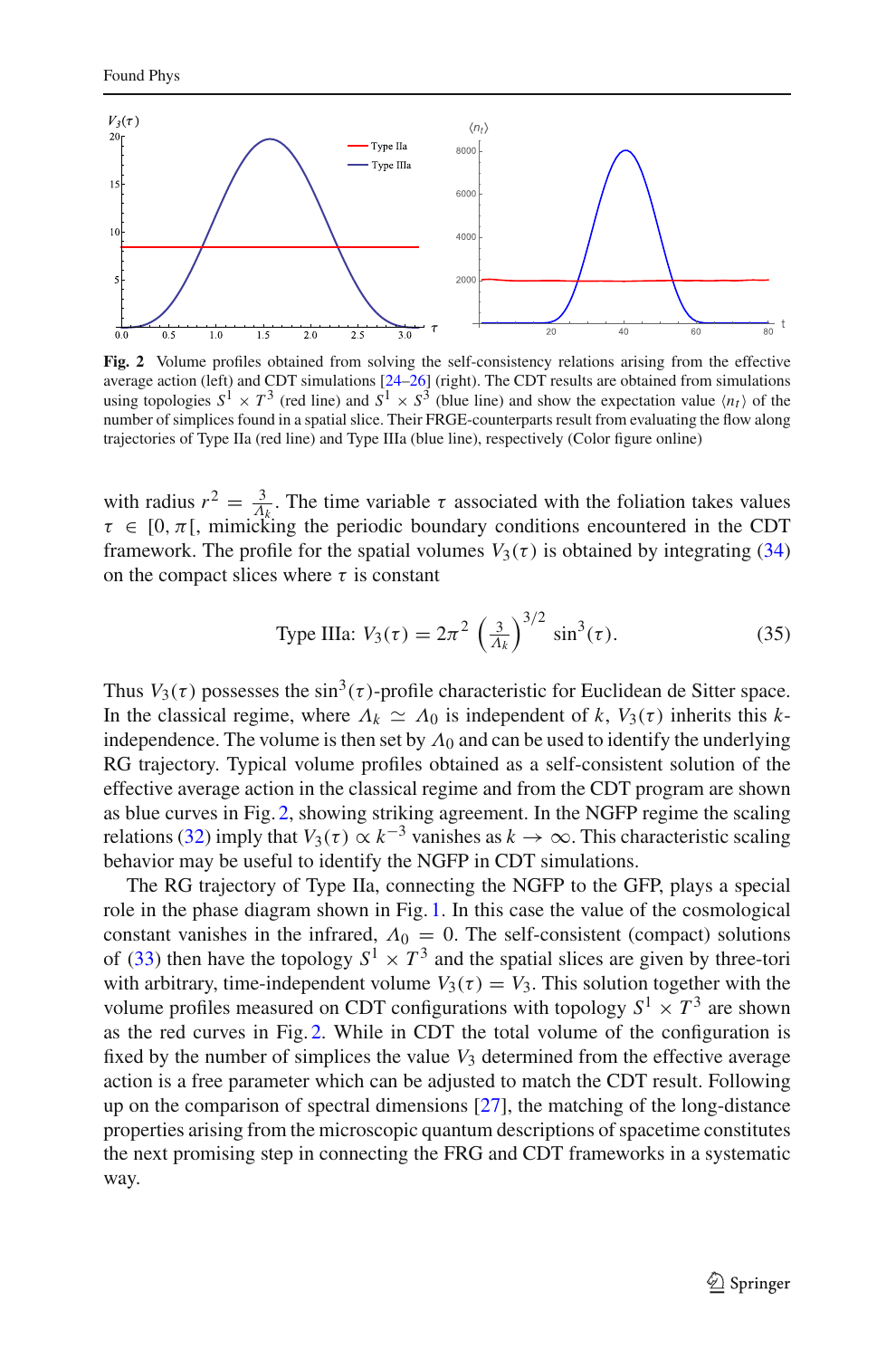## <span id="page-11-0"></span>**5 Summary of Results and Outlook**

Initial works on functional renormalization group flows in the ADM formalism [\[16](#page-12-13)– [18\]](#page-12-19) used a background  $S^1 \times S^d$  and proper-time gauge, fixing the lapse function and shift vector to their background values. In this setting the radius of  $S^d$  is taken to be time-independent so that the (Euclidean) time-direction associated with the *S*<sup>1</sup> constitutes a global Killing vector field. This feature allows to analytically continue the flow equation to Lorentzian signature. The fluctuations along the time direction can then be taken into account through Matsubara sums which, in contrast to the heatkernel computations, can be carried out in both Euclidean and Lorentzian signature. This shows that the NGFP known from Euclidean signature computations persists for Lorentzian signature as well [\[16](#page-12-13)].

A more systematic investigation of the gravitational RG flows on backgrounds with topology  $S^1 \times S^d$  has been performed in [\[19\]](#page-12-15). Here it was found that the spurious singularities plaguing the initial works arise due to the proper-time gauge and are removed once harmonic gauge, realizing background diffeomorphism invariance, is adopted. The systematic comparison between the fixed point structure obtained from the linear and exponential ADM splits revealed that both settings support a fixed point structure suitable for Asymptotic Safety. The critical exponents characterizing the NGFP in these two settings differ systematically in their values, supporting the expectation that the systems belong to two different gravitational universality classes.

The analysis of RG flows on flat Friedman–Lemaître–Robertson–Walker (FLRW) backgrounds [\[14](#page-12-14)[,15](#page-12-10)] supports this picture. The NGFP seen in the gravitational setting is largely independent of the topology of the background spacetime. Supplementing the gravitational sector by minimally coupled (non self-interacting) matter fields [\[15\]](#page-12-10) showed that many gravity-matter systems including the matter content of the standard model of particle physics actually possess NGFPs as well. Depending on the details of the matter sector the spiraling UV-attractor seen in the pure-gravity case is turned into a UV-attractor with real critical exponents. The overall picture obtained from the ADM framework thereby resembles to one seen within the covariant approach [\[28](#page-13-2)[–31\]](#page-13-3) if the same approximations and coarse graining schemes are employed. For a review of the state of the art in exploring asymptotically safe gravity-matter systems we refer to the proceedings article by Eichhorn [\[32](#page-13-4)] in this volume.

The formulation of RG flows on cosmological backgrounds makes the ADM framework predestined for studying cosmological fluctuation spectra from first principles. In particular, the field decomposition  $(24)$  formulates the FRGE in the field variables used in cosmic perturbation theory. Following the proposal [\[33](#page-13-5)], this feature gives direct access to the two-point correlation functions. Based on these developments, we expect that Asymptotic Safety is capable of shedding light on fundamental questions related to the initial singularity and evolution of the very early universe based on first principles. Consequences of Asymptotic Safety on the formation of black holes are summarized in the proceedings of Platania [\[34](#page-13-6)] contained in this volume.

**Acknowledgements** We thank the organizers of the workshop Lemaître for hospitality and setting up this very stimulating event. Furthermore, we thank A. Bonanno, G. Gionti, W. Houthoff, A. Kurov, K. Meissner, and M. Reuter for insightful discussions, A. Görlich for providing us with Fig. [2,](#page-10-0) and J. Biemans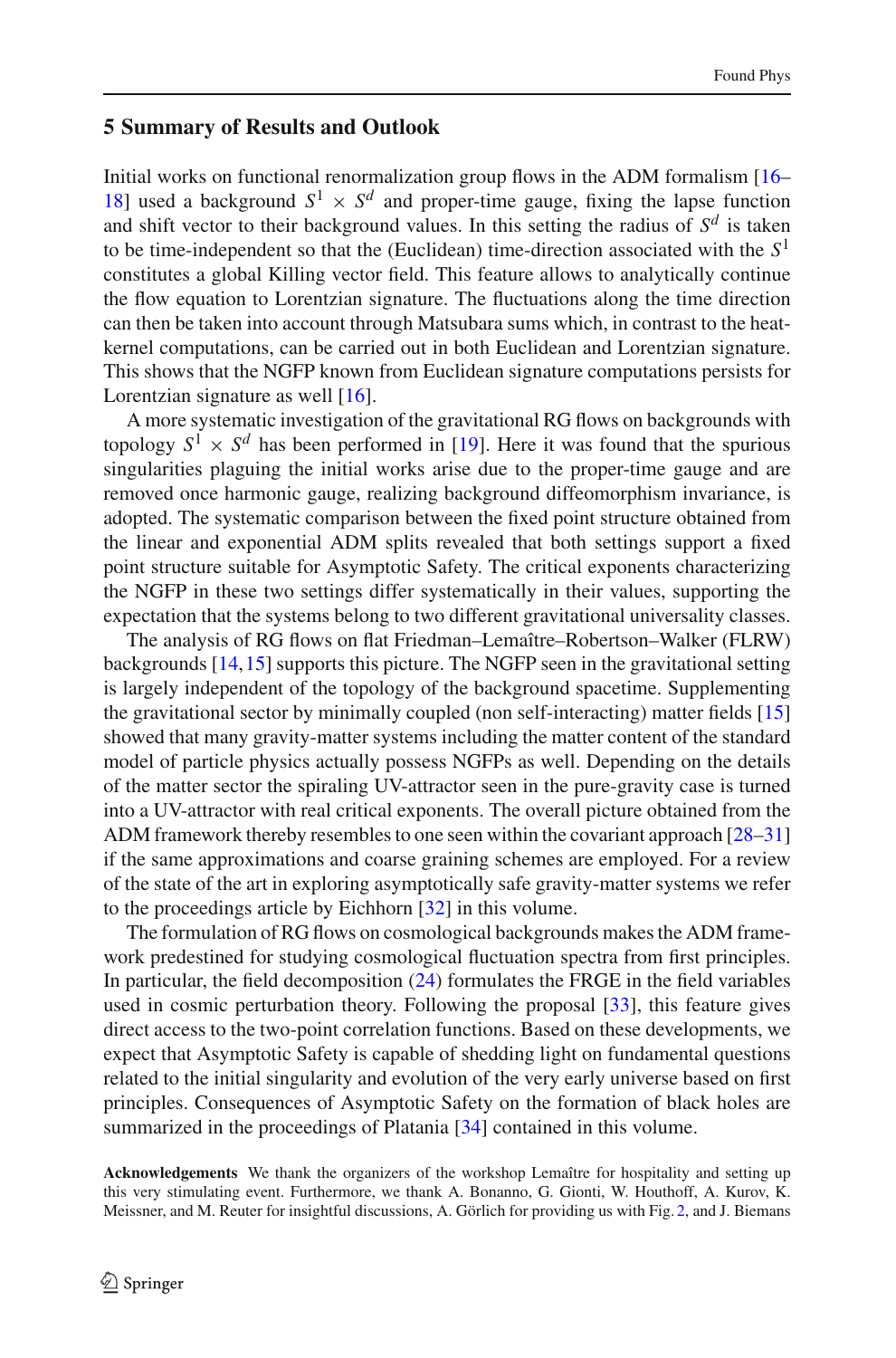for participating in the original work. The research of F. S. is supported by the Netherlands Organisation for Scientific Research (NWO) within the Foundation for Fundamental Research on Matter (FOM) Grants 13PR3137 and 13VP12.

**Open Access** This article is distributed under the terms of the Creative Commons Attribution 4.0 International License [\(http://creativecommons.org/licenses/by/4.0/\)](http://creativecommons.org/licenses/by/4.0/), which permits unrestricted use, distribution, and reproduction in any medium, provided you give appropriate credit to the original author(s) and the source, provide a link to the Creative Commons license, and indicate if changes were made.

# **References**

- <span id="page-12-0"></span>1. Niedermaier, M., Reuter, M.: The asymptotic safety scenario in quantum gravity. Living Rev. Rel. **9**, 5 (2006)
- 2. Codello, A., Percacci, R., Rahmede, C.: Investigating the ultraviolet properties of gravity with a Wilsonian renormalization group equation. Ann. Phys. **324**, 414 (2009). [arXiv:0805.2909](http://arxiv.org/abs/0805.2909)
- 3. Reuter, M., Saueressig, F.: Quantum Einstein gravity. New J. Phys. **14**, 055022 (2012). [arXiv:1202.2274](http://arxiv.org/abs/1202.2274)
- <span id="page-12-1"></span>4. Percacci, R.: An Introduction to Covariant Quantum Gravity and Asymptotic Safety. World Scientific, Singapore (2017)
- <span id="page-12-2"></span>5. Reuter, M., Saueressig, F.: Renormalization group flow of quantum gravity in the Einstein-Hilbert truncation. Phys. Rev. D **65**, 065016 (2002). [arXiv:hep-th/0110054](http://arxiv.org/abs/hep-th/0110054)
- <span id="page-12-3"></span>6. Reuter, M., Weyer, H.: Quantum gravity at astrophysical distances? JCAP **12**, 001 (2004). [arXiv:hep-th/0410119](http://arxiv.org/abs/hep-th/0410119)
- <span id="page-12-4"></span>7. Gourgoulhon, E.: 3+1 formalism and bases of numerical relativity. [arXiv:gr-qc/0703035](http://arxiv.org/abs/gr-qc/0703035)
- <span id="page-12-5"></span>8. Ambjørn, J., Görlich, A., Jurkiewicz, J., Loll, R.: Nonperturbative quantum gravity. Phys. Rept. **519**, 127 (2012). [arXiv:1203.3591](http://arxiv.org/abs/1203.3591)
- <span id="page-12-6"></span>9. Wetterich, C.: Exact evolution equation for the effective potential. Phys. Lett. B **301**, 90 (1993)
- 10. Morris, T.R.: The exact renormalization group and approximate solutions. Int. J. Mod. Phys. A **9**, 2411 (1994). [arXiv:hep-ph/9308265](http://arxiv.org/abs/hep-ph/9308265)
- 11. Reuter, M., Wetterich, C.: Effective average action for Gauge theories and exact evolution equations. Nucl. Phys. B **417**, 181 (1994)
- <span id="page-12-7"></span>12. Reuter, M.: Nonperturbative evolution equation for quantum gravity. Phys. Rev. D **57**, 971 (1998). [arXiv:hep-th/9605030](http://arxiv.org/abs/hep-th/9605030)
- <span id="page-12-8"></span>13. Nink, A., Reuter, M.: The unitary conformal field theory behind 2D asymptotic safety. JHEP **02**, 167 (2016). [arXiv:1512.06805](http://arxiv.org/abs/1512.06805)
- <span id="page-12-14"></span>14. Biemans, J., Platania, A., Saueressig, F.: Quantum gravity on foliated spacetimes: asymptotically safe and sound. Phys. Rev. D **95**, 086013 (2017). [arXiv:1609.04813](http://arxiv.org/abs/1609.04813)
- <span id="page-12-10"></span>15. Biemans, J., Platania, A., Saueressig, F.: Renormalization group fixed points of foliated gravity-matter systems. JHEP **05**, 093 (2017)
- <span id="page-12-13"></span>16. Manrique, E., Rechenberger, S., Saueressig, F.: Asymptotically safe Lorentzian gravity. Phys. Rev. Lett. **106**, 251302 (2011). [arXiv:1102.5012](http://arxiv.org/abs/1102.5012)
- <span id="page-12-9"></span>17. Rechenberger, S., Saueressig, F.: A functional renormalization group equation for foliated spacetimes. JHEP **03**, 010 (2013). [arXiv:1212.5114](http://arxiv.org/abs/1212.5114)
- <span id="page-12-19"></span>18. Contillo, A., Rechenberger, S., Saueressig, F.: Renormalization group flow of Hořava-Lifshitz gravity at low energies. JHEP **13**, 017 (2013). [arXiv:1309.7273](http://arxiv.org/abs/1309.7273)
- <span id="page-12-15"></span>19. Houthoff, W .B., Kurov, A., Saueressig, F.: Impact of topology in foliated quantum Einstein gravity. Eur. Phys. J. C **77**, 491 (2017). [arXiv:1705.01848](http://arxiv.org/abs/1705.01848)
- <span id="page-12-11"></span>20. Ohta, N., Percacci, R., Pereira, A .D.: Gauges and functional measures in quantum gravity I: Einstein theory. JHEP **06**, 115 (2016). [arXiv:1605.00454](http://arxiv.org/abs/1605.00454)
- <span id="page-12-12"></span>21. Ohta, N., Percacci, R., Pereira, A.D.: Gauges and functional measures in quantum gravity II: higher derivative gravity. Eur. Phys. J. C **77**, 611 (2017). [arXiv:1610.07991](http://arxiv.org/abs/1610.07991)
- <span id="page-12-16"></span>22. Ambjorn, J., Jurkiewicz, J., Loll, R.: Emergence of a 4-D world from causal quantum gravity. Phys. Rev. Lett. **93**, 131301 (2004). [arXiv:hep-th/0404156](http://arxiv.org/abs/hep-th/0404156)
- <span id="page-12-17"></span>23. Ambjorn, J., Jurkiewicz, J., Loll, R.: Spectral dimension of the universe. Phys. Rev. Lett. **95**, 171301 (2005). [arXiv:hep-th/0505113](http://arxiv.org/abs/hep-th/0505113)
- <span id="page-12-18"></span>24. Ambjørn, J., Görlich, A., Jurkiewicz, J., Loll, R., Gizbert-Studnicki, J., Trzesniewski, T.: The semiclassical limit of causal dynamical triangulations. Nucl. Phys. B **849**, 144 (2011). [arXiv:1102.3929](http://arxiv.org/abs/1102.3929)